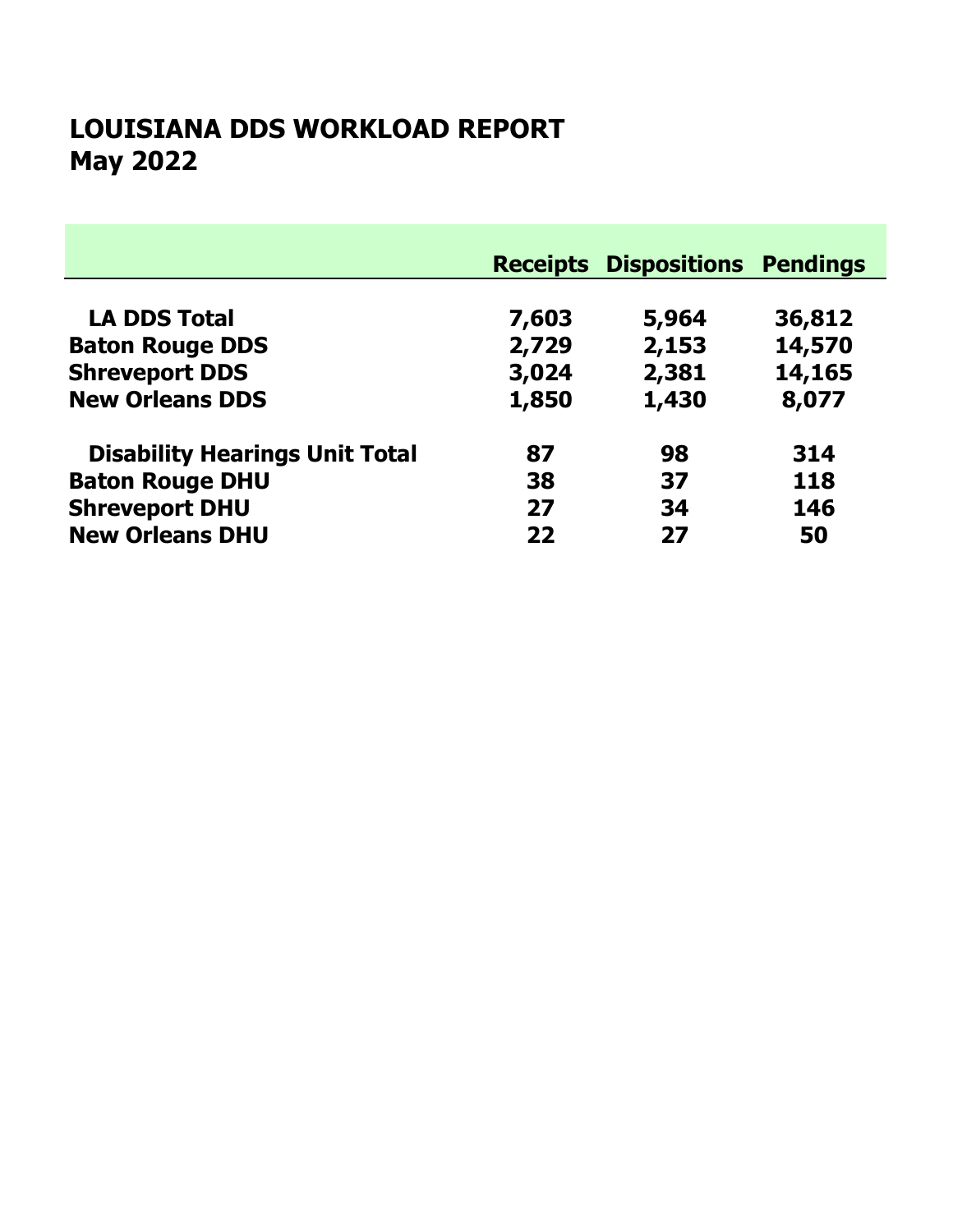# April 2022 LOUISIANA DDS WORKLOAD REPORT

|                                       |       | <b>Receipts Dispositions Pendings</b> |        |
|---------------------------------------|-------|---------------------------------------|--------|
| <b>LA DDS Total</b>                   | 9,490 | 7,108                                 | 35,287 |
| <b>Baton Rouge DDS</b>                | 3,619 | 2,501                                 | 14,003 |
| <b>Shreveport DDS</b>                 | 3,700 | 2,917                                 | 13,611 |
| <b>New Orleans DDS</b>                | 2,171 | 1,690                                 | 7,673  |
| <b>Disability Hearings Unit Total</b> | 122   | 135                                   | 326    |
| <b>Baton Rouge DHU</b>                | 50    | 55                                    | 117    |
| <b>Shreveport DHU</b>                 | 36    | 55                                    | 154    |
| <b>New Orleans DHU</b>                | 36    | 25                                    | 55     |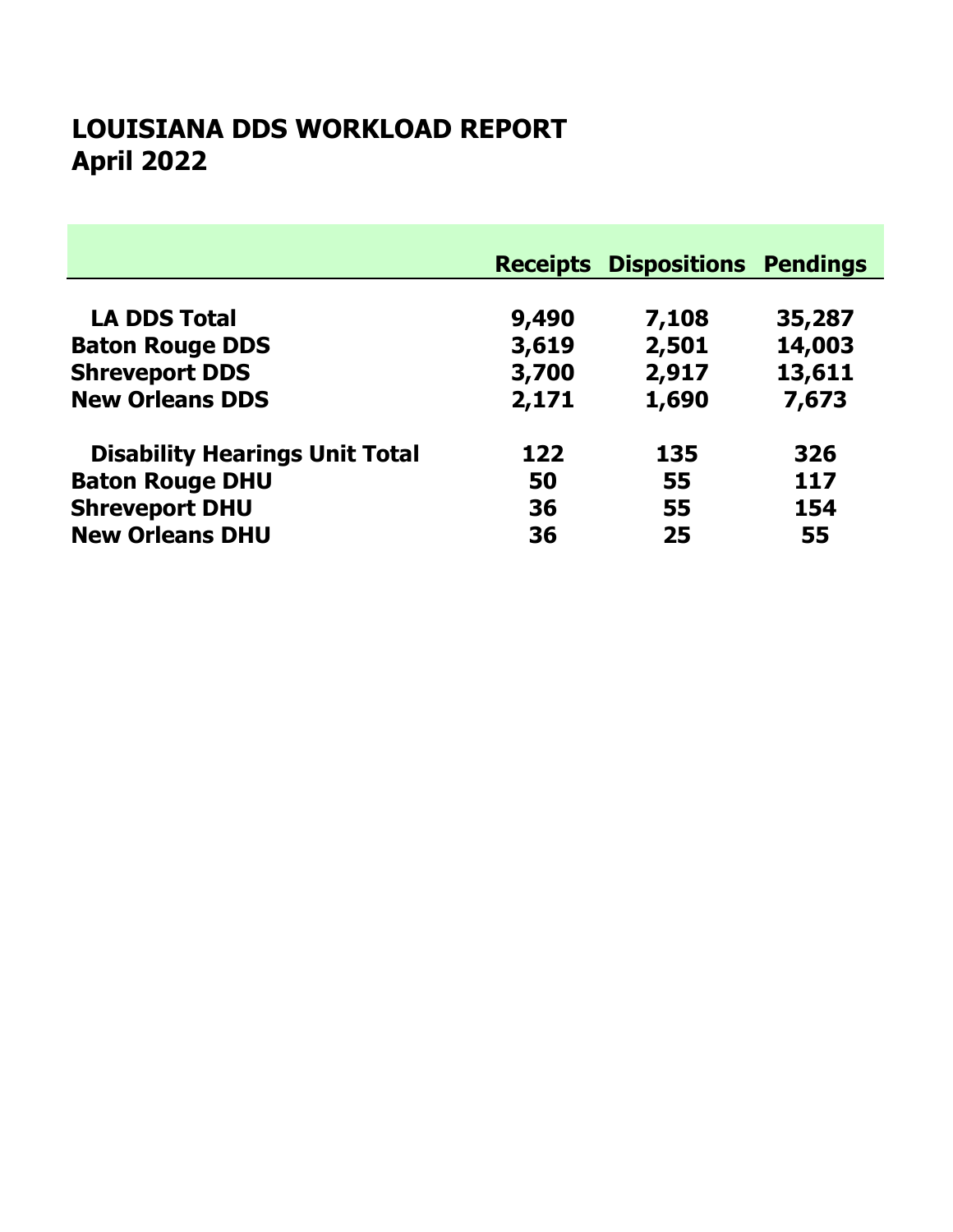### March 2022 LOUISIANA DDS WORKLOAD REPORT

|                                       |       | <b>Receipts Dispositions Pendings</b> |        |
|---------------------------------------|-------|---------------------------------------|--------|
|                                       |       |                                       |        |
| <b>LA DDS Total</b>                   | 7,229 | 5,392                                 | 33,038 |
| <b>Baton Rouge DDS</b>                | 2,808 | 1,841                                 | 12,892 |
| <b>Shreveport DDS</b>                 | 2,909 | 2,394                                 | 12,941 |
| <b>New Orleans DDS</b>                | 1,512 | 1,157                                 | 7,205  |
| <b>Disability Hearings Unit Total</b> | 58    | 117                                   | 351    |
| <b>Baton Rouge DHU</b>                | 27    | 47                                    | 122    |
| <b>Shreveport DHU</b>                 | 22    | 45                                    | 185    |
| <b>New Orleans DHU</b>                | 9     | 25                                    | 44     |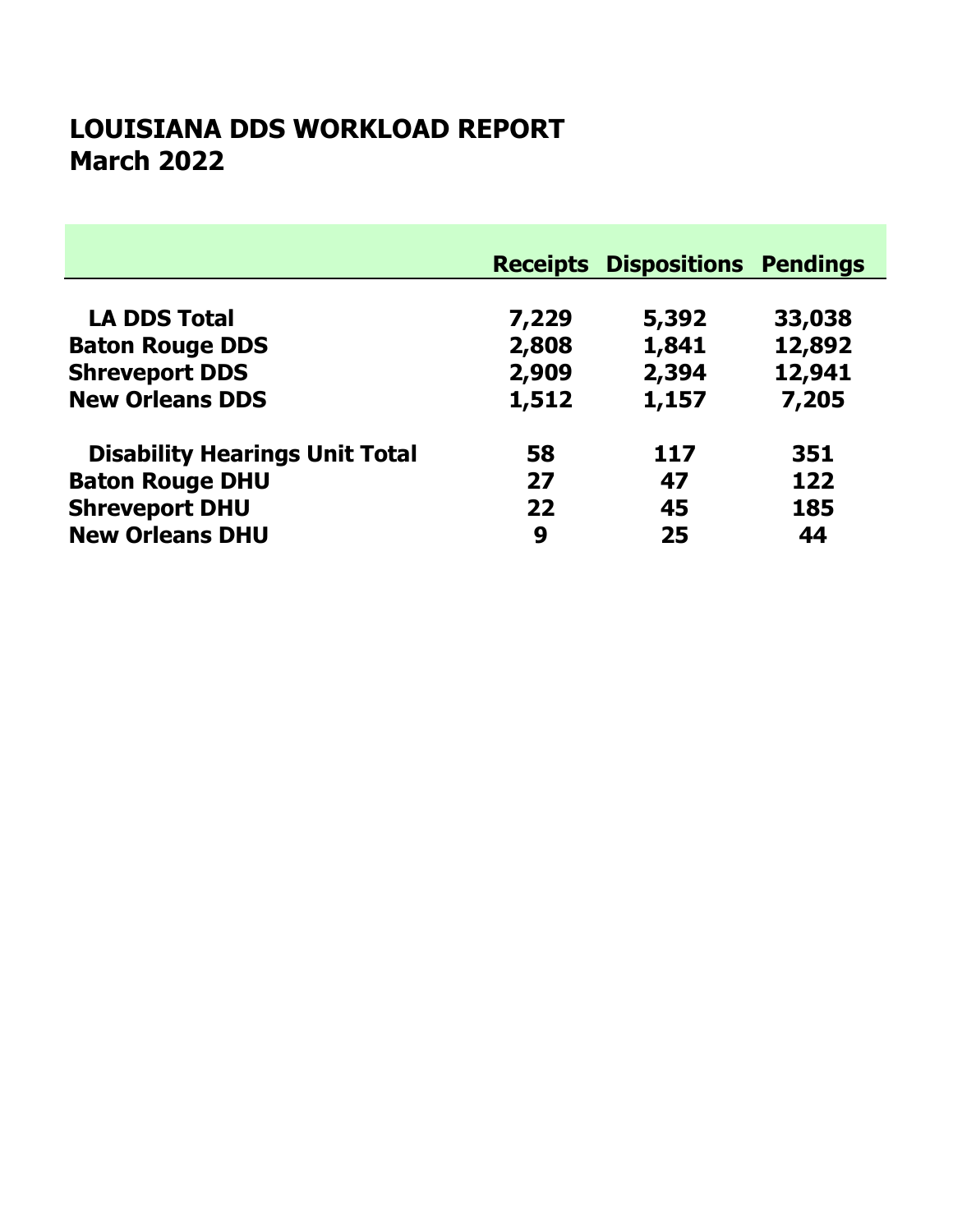# February 2022 LOUISIANA DDS WORKLOAD REPORT

|                                       |       | <b>Receipts Dispositions Pendings</b> |        |
|---------------------------------------|-------|---------------------------------------|--------|
|                                       |       |                                       |        |
| <b>LA DDS Total</b>                   | 7,368 | 4,620                                 | 31,308 |
| <b>Baton Rouge DDS</b>                | 2,806 | 1,530                                 | 11,949 |
| <b>Shreveport DDS</b>                 | 2,748 | 1,951                                 | 12,502 |
| <b>New Orleans DDS</b>                | 1,814 | 1,139                                 | 6,857  |
| <b>Disability Hearings Unit Total</b> | 117   | 113                                   | 412    |
| <b>Baton Rouge DHU</b>                | 38    | 45                                    | 143    |
| <b>Shreveport DHU</b>                 | 48    | 44                                    | 209    |
| <b>New Orleans DHU</b>                | 31    | 24                                    | 60     |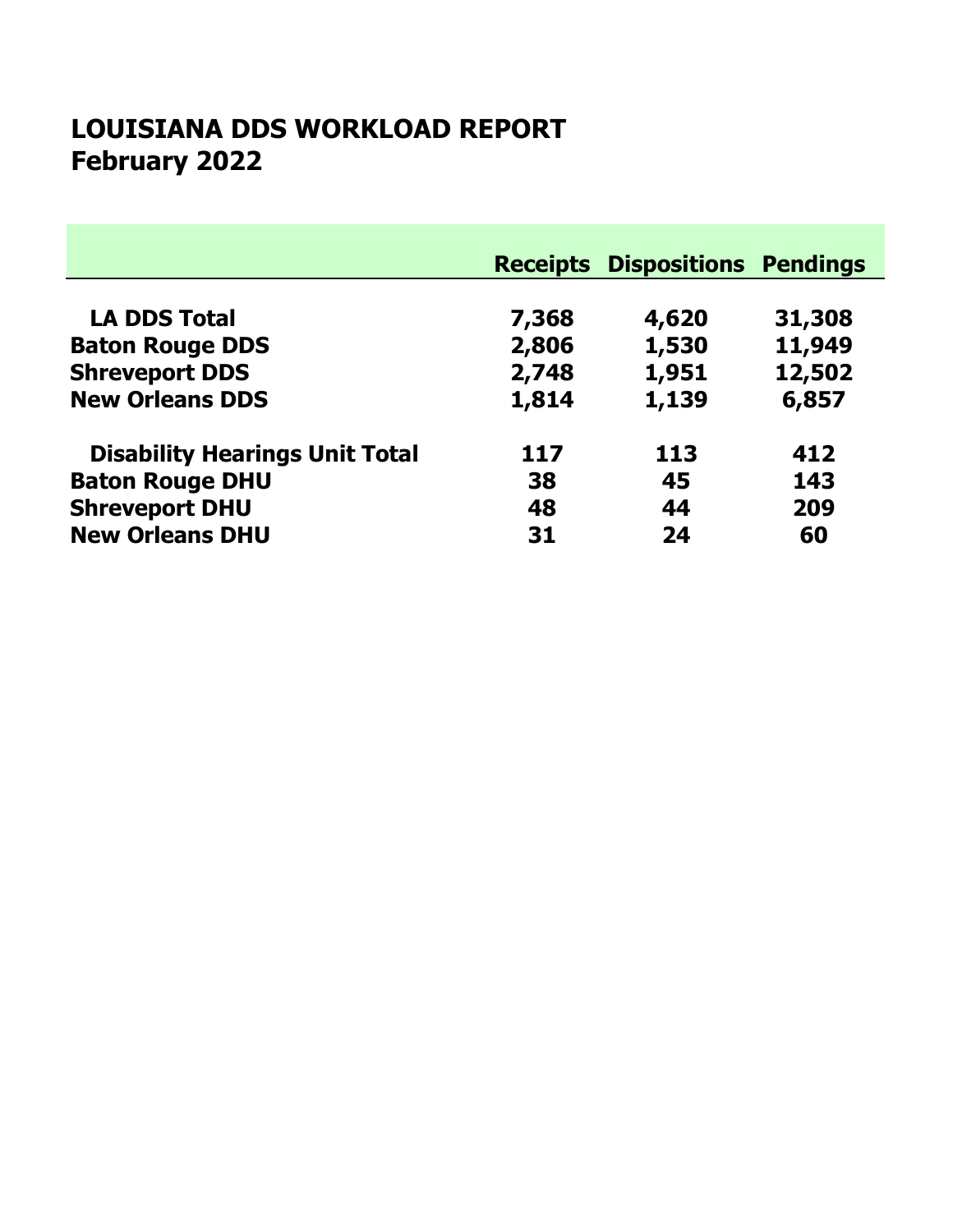# January 2022 LOUISIANA DDS WORKLOAD REPORT

|                                       |       | <b>Receipts Dispositions Pendings</b> |        |
|---------------------------------------|-------|---------------------------------------|--------|
| <b>LA DDS Total</b>                   | 7,185 | 5,030                                 | 28,942 |
| <b>Baton Rouge DDS</b>                | 2,563 | 1,649                                 | 10,687 |
| <b>Shreveport DDS</b>                 | 3,099 | 2,168                                 | 12,058 |
| <b>New Orleans DDS</b>                | 1,523 | 1,213                                 | 6,197  |
| <b>Disability Hearings Unit Total</b> | 122   | 109                                   | 420    |
| <b>Baton Rouge DHU</b>                | 65    | 29                                    | 150    |
| <b>Shreveport DHU</b>                 | 33    | 59                                    | 217    |
| <b>New Orleans DHU</b>                | 24    | 21                                    | 53     |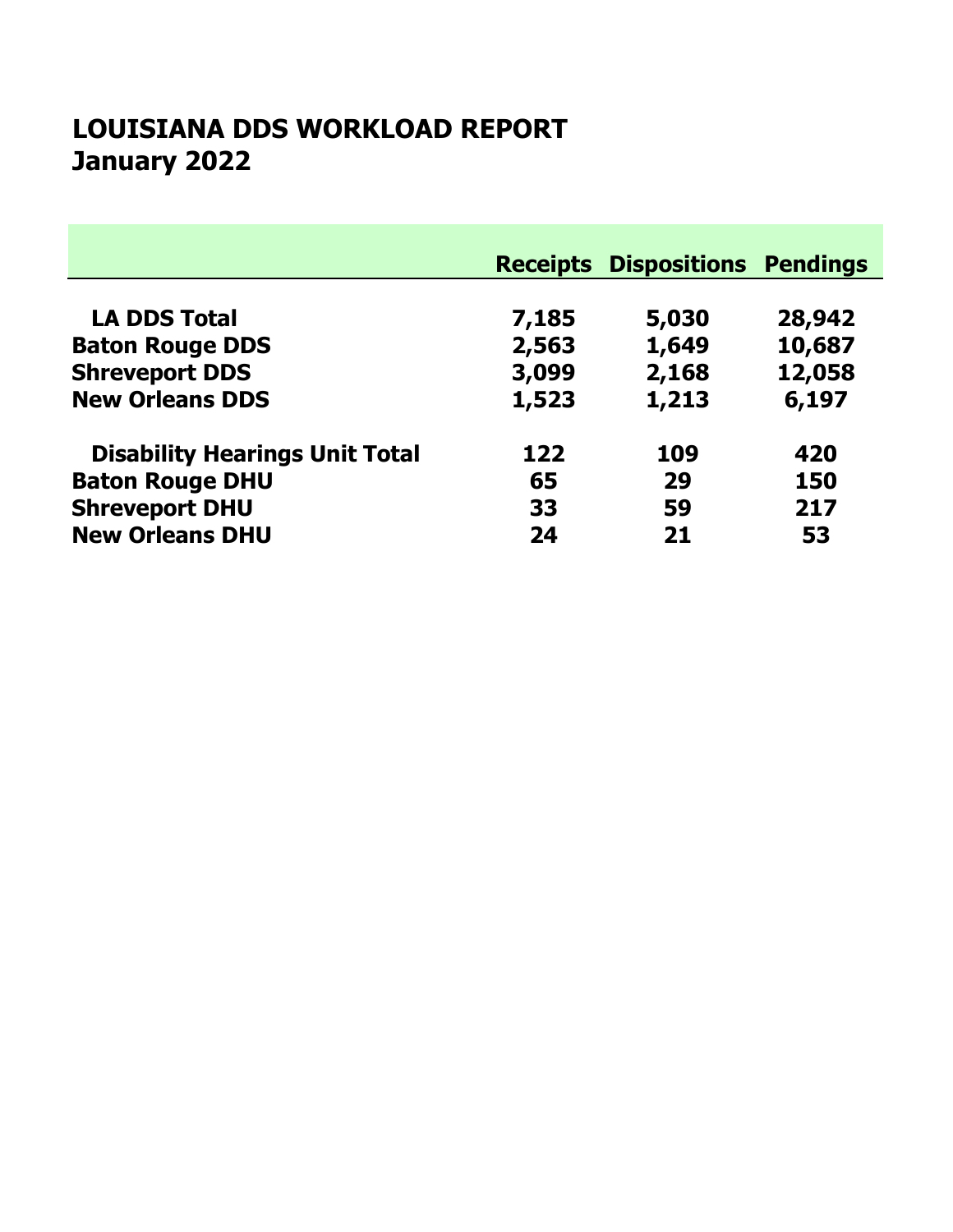### December 2021 LOUISIANA DDS WORKLOAD REPORT

|                                       |       | <b>Receipts Dispositions Pendings</b> |        |
|---------------------------------------|-------|---------------------------------------|--------|
| <b>LA DDS Total</b>                   | 5,643 | 4,598                                 | 26,979 |
| <b>Baton Rouge DDS</b>                | 2,158 | 1,669                                 | 9,789  |
| <b>Shreveport DDS</b>                 | 2,243 | 1,869                                 | 11,147 |
| <b>New Orleans DDS</b>                | 1,242 | 1,060                                 | 6,043  |
| <b>Disability Hearings Unit Total</b> | 73    | 101                                   | 408    |
| <b>Baton Rouge DHU</b>                | 36    | 50                                    | 114    |
| <b>Shreveport DHU</b>                 | 31    | 31                                    | 243    |
| <b>New Orleans DHU</b>                | 6     | 20                                    | 51     |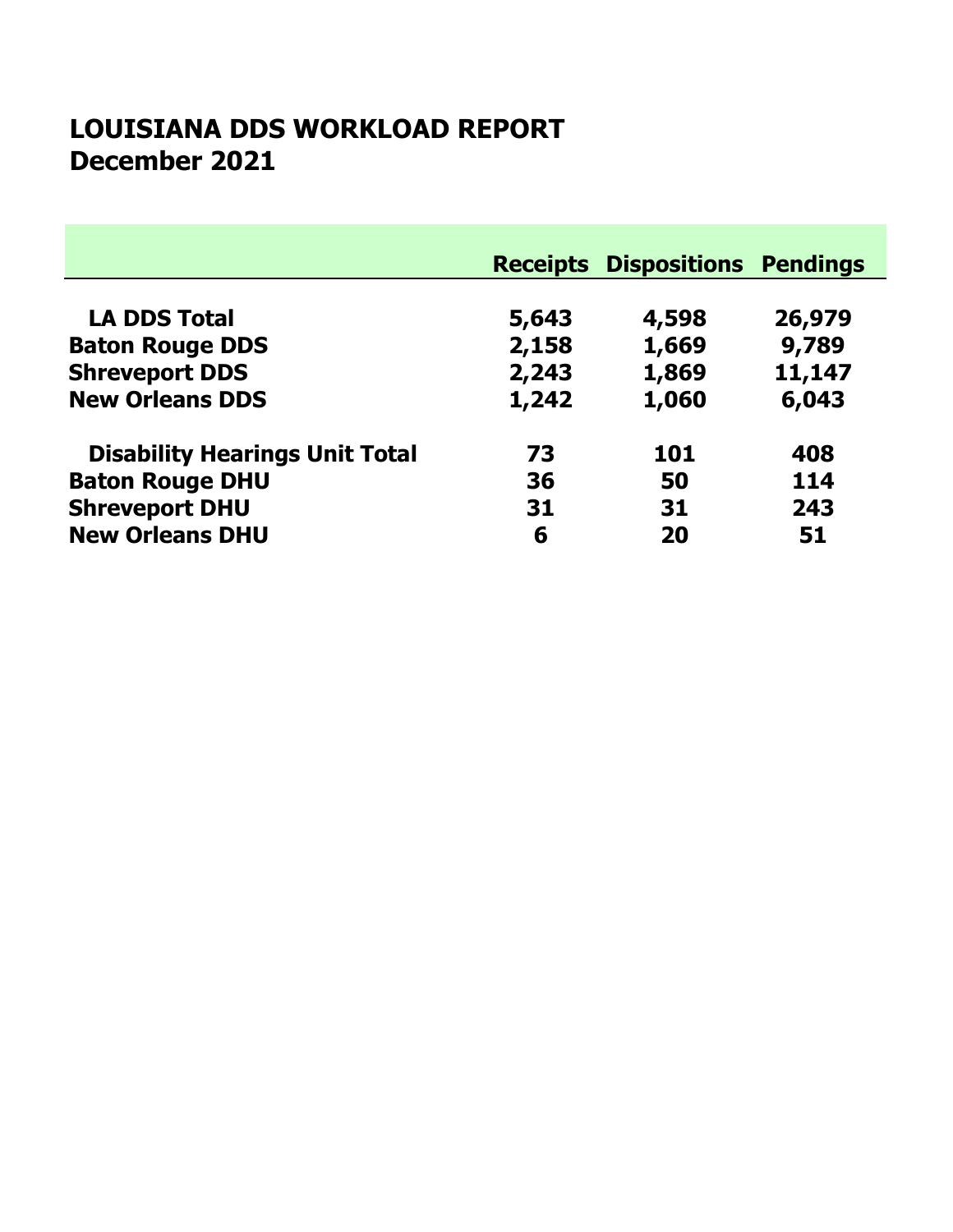### November 2021 LOUISIANA DDS WORKLOAD REPORT

|                                       |       | <b>Receipts Dispositions Pendings</b> |        |
|---------------------------------------|-------|---------------------------------------|--------|
| <b>LA DDS Total</b>                   | 5,343 | 3,807                                 | 26,307 |
| <b>Baton Rouge DDS</b>                | 1,869 | 1,280                                 | 9,499  |
| <b>Shreveport DDS</b>                 | 2,197 | 1,465                                 | 10,798 |
| <b>New Orleans DDS</b>                | 1,277 | 1,062                                 | 6,010  |
| <b>Disability Hearings Unit Total</b> | 72    | 86                                    | 436    |
| <b>Baton Rouge DHU</b>                | 41    | 44                                    | 128    |
| <b>Shreveport DHU</b>                 | 22    | 22                                    | 243    |
| <b>New Orleans DHU</b>                | 9     | 20                                    | 65     |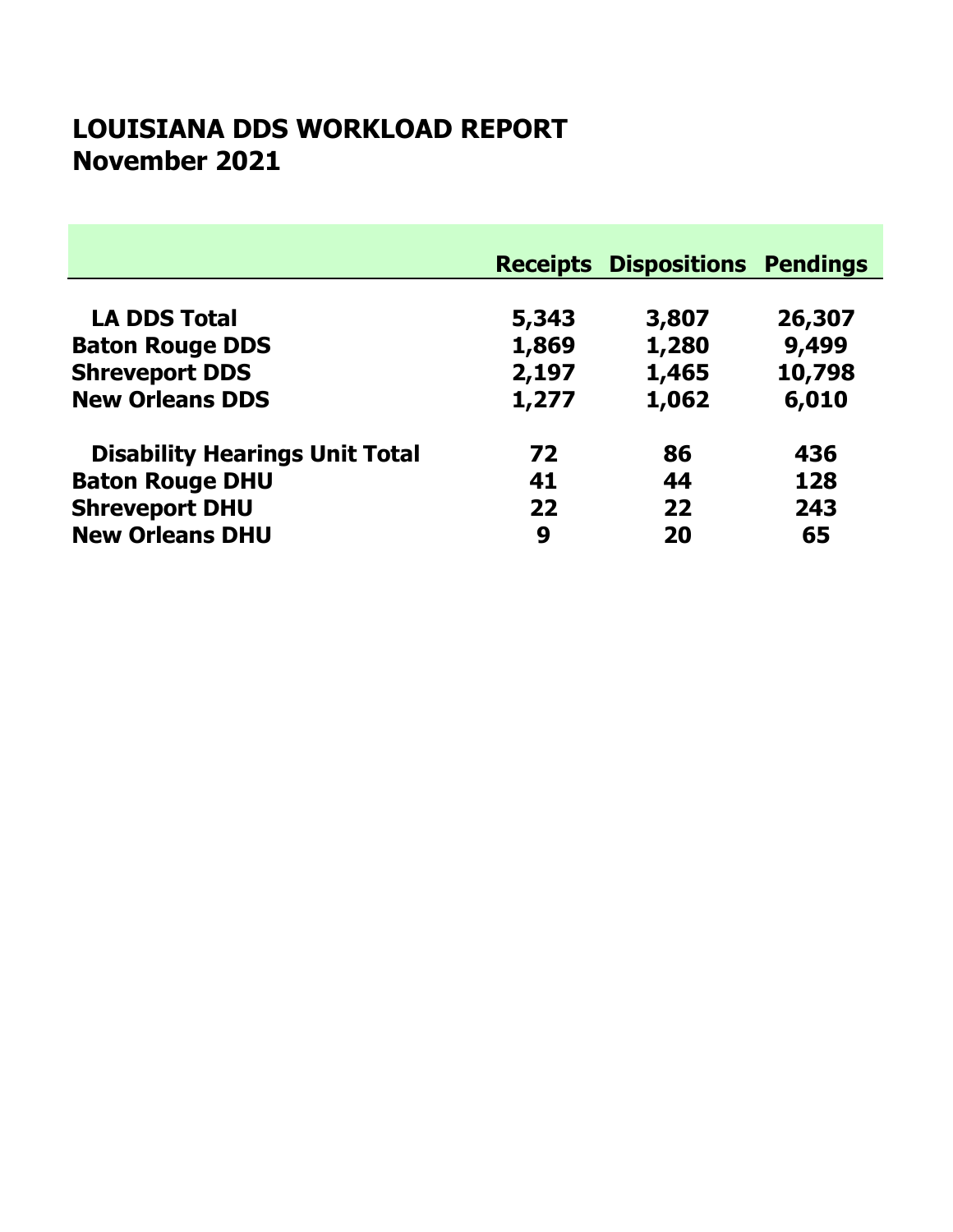#### October 2021 LOUISIANA DDS WORKLOAD REPORT

|                                       |       | <b>Receipts Dispositions Pendings</b> |        |
|---------------------------------------|-------|---------------------------------------|--------|
|                                       |       |                                       |        |
| <b>LA DDS Total</b>                   | 7,941 | 5,048                                 | 25,088 |
| <b>Baton Rouge DDS</b>                | 2,939 | 1,697                                 | 9,205  |
| <b>Shreveport DDS</b>                 | 3,280 | 2,175                                 | 10,074 |
| <b>New Orleans DDS</b>                | 1,722 | 1,176                                 | 5,809  |
| <b>Disability Hearings Unit Total</b> | 115   | 111                                   | 450    |
| <b>Baton Rouge DHU</b>                | 50    | 75                                    | 131    |
| <b>Shreveport DHU</b>                 | 30    | 25                                    | 243    |
| <b>New Orleans DHU</b>                | 35    | 11                                    | 76     |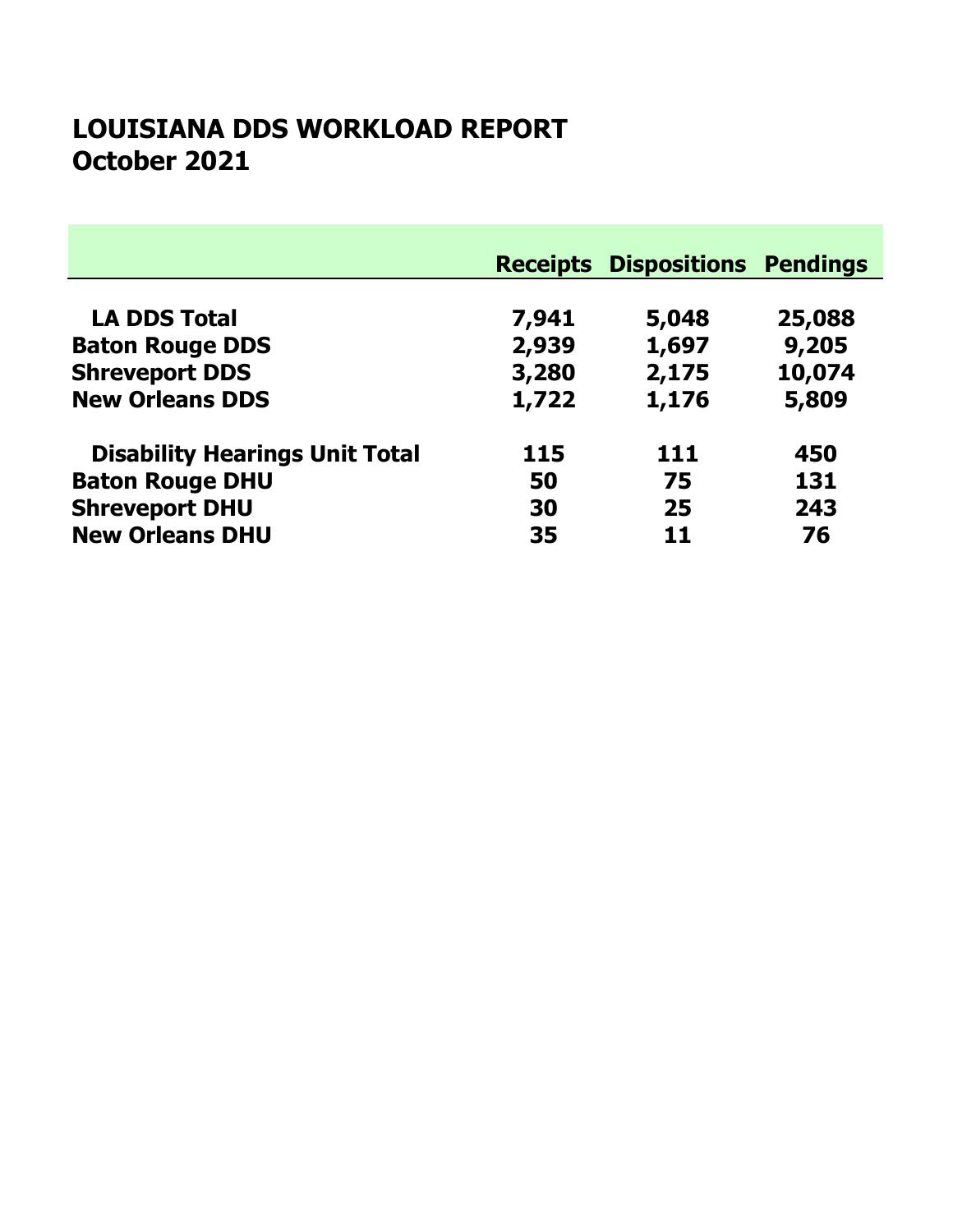# September 2021 LOUISIANA DDS WORKLOAD REPORT

|                                       |       | <b>Receipts Dispositions Pendings</b> |        |
|---------------------------------------|-------|---------------------------------------|--------|
| <b>LA DDS Total</b>                   | 4,918 | 3,359                                 | 22,926 |
| <b>Baton Rouge DDS</b>                | 1,815 | 1,275                                 | 8,170  |
| <b>Shreveport DDS</b>                 | 2,123 | 1,625                                 | 9,077  |
| <b>New Orleans DDS</b>                | 980   | 459                                   | 5,679  |
| <b>Disability Hearings Unit Total</b> | 55    | 59                                    | 446    |
| <b>Baton Rouge DHU</b>                | 21    | 27                                    | 156    |
| <b>Shreveport DHU</b>                 | 27    | 32                                    | 238    |
| <b>New Orleans DHU</b>                | 7     | 0                                     | 52     |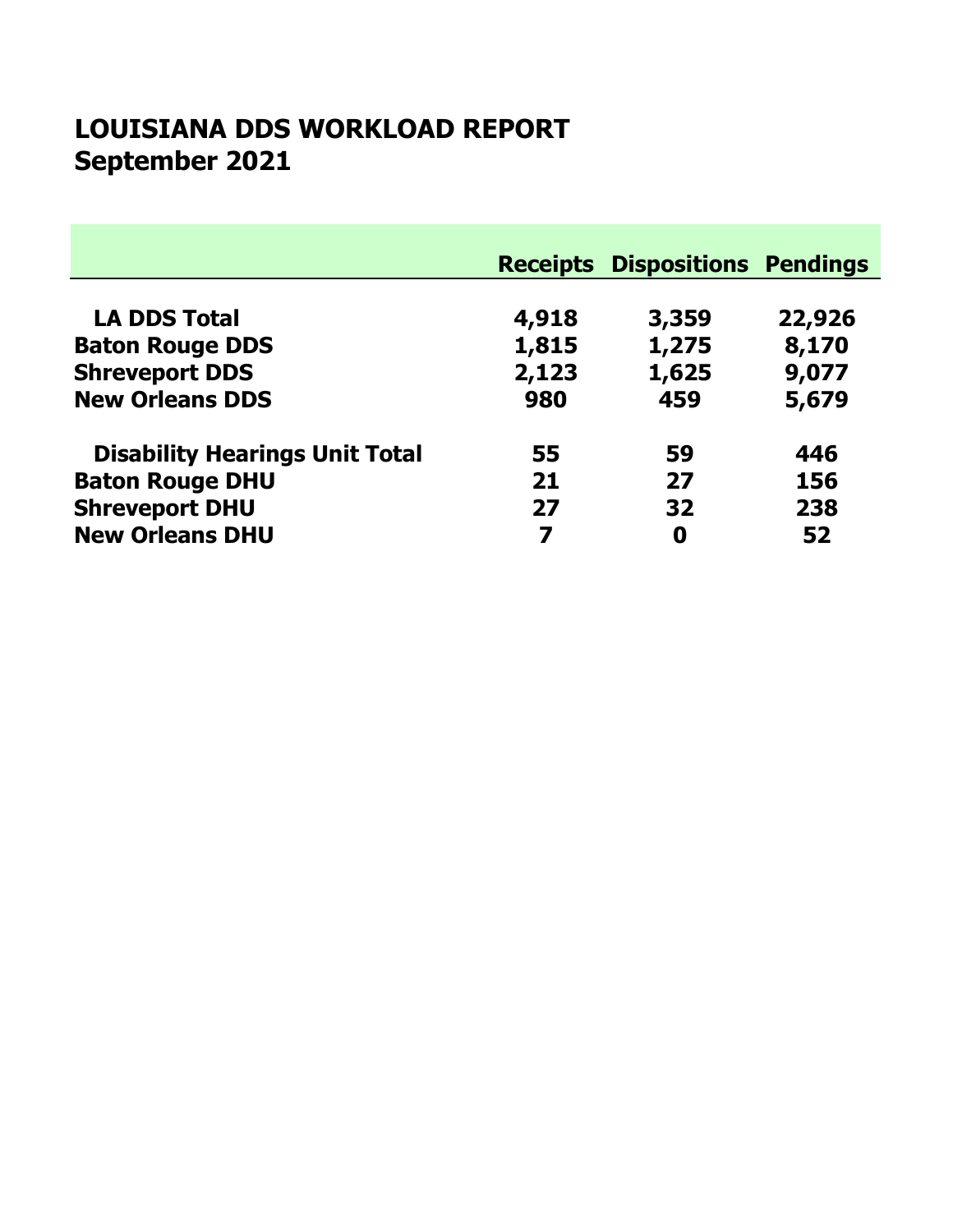# August 2021 LOUISIANA DDS WORKLOAD REPORT

|                                       |       | <b>Receipts Dispositions Pendings</b> |        |
|---------------------------------------|-------|---------------------------------------|--------|
|                                       |       |                                       |        |
| <b>LA DDS Total</b>                   | 6,397 | 5,465                                 | 21,527 |
| <b>Baton Rouge DDS</b>                | 2,403 | 1,993                                 | 7,661  |
| <b>Shreveport DDS</b>                 | 2,203 | 2,048                                 | 8,603  |
| <b>New Orleans DDS</b>                | 1,791 | 1,424                                 | 5,263  |
| <b>Disability Hearings Unit Total</b> | 138   | 129                                   | 450    |
| <b>Baton Rouge DHU</b>                | 51    | 62                                    | 162    |
| <b>Shreveport DHU</b>                 | 45    | 53                                    | 243    |
| <b>New Orleans DHU</b>                | 42    | 14                                    | 45     |